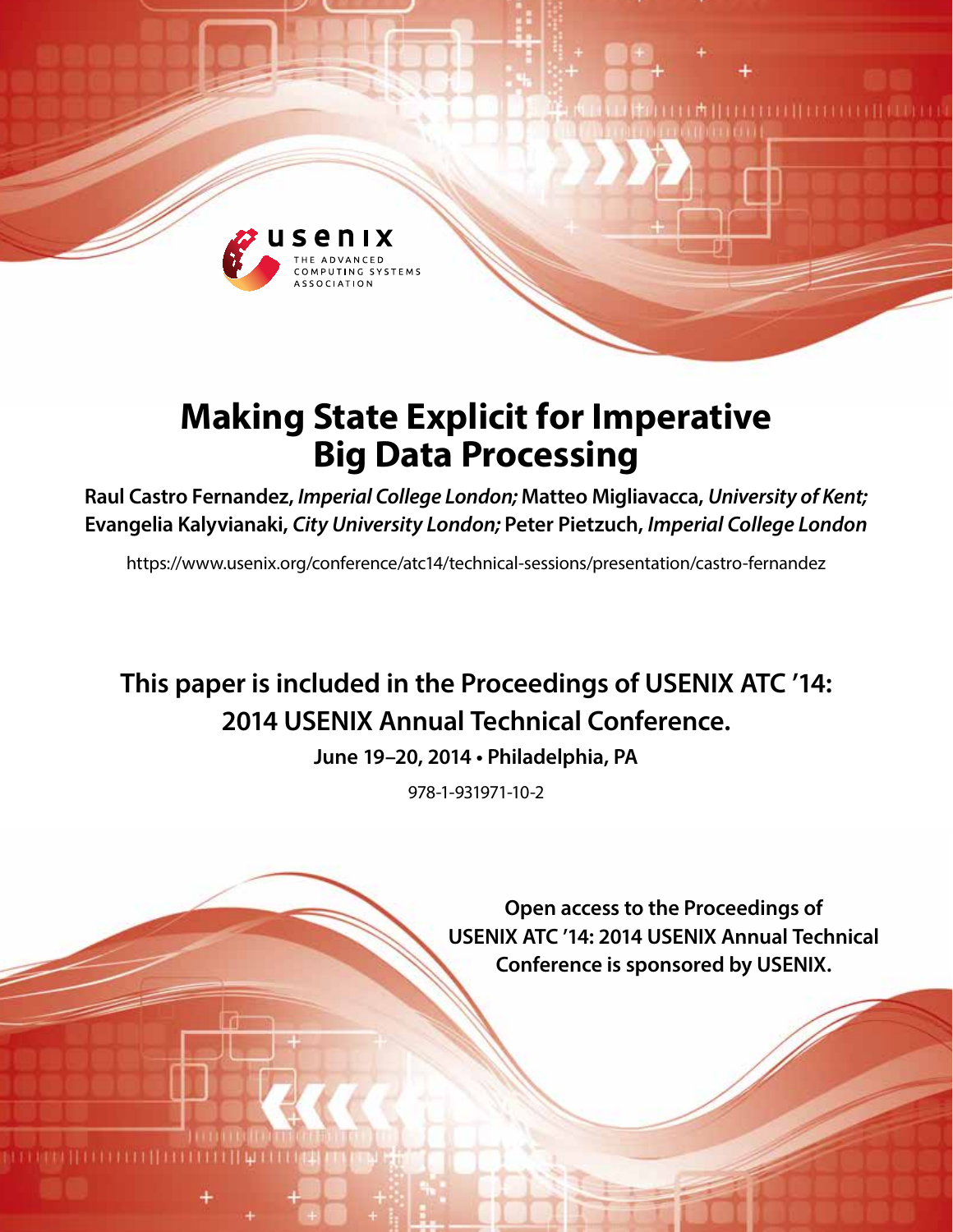# Making State Explicit for Imperative Big Data Processing

Raul Castro Fernandez\*, Matteo Migliavacca<sup>†</sup>, Evangelia Kalyvianaki<sup>‡</sup>, Peter Pietzuch\* <sup>∗</sup>*Imperial College London,* †*University of Kent, City University London*

-

#### Abstract

Data scientists often implement machine learning algorithms in imperative languages such as Java, Matlab and R. Yet such implementations fail to achieve the performance and scalability of specialised data-parallel processing frameworks. Our goal is to execute imperative Java programs in a data-parallel fashion with high throughput and low latency. This raises two challenges: how to support the arbitrary mutable state of Java programs without compromising scalability, and how to recover that state after failure with low overhead.

Our idea is to infer the dataflow and the types of state accesses from a Java program and use this information to generate a *stateful dataflow graph (SDG)*. By explicitly separating *data* from mutable *state*, SDGs have specific features to enable this translation: to ensure scalability, distributed state can be *partitioned* across nodes if computation can occur entirely in parallel; if this is not possible, *partial* state gives nodes local instances for independent computation, which are reconciled according to application semantics. For fault tolerance, large inmemory state is checkpointed asynchronously without global coordination. We show that the performance of SDGs for several imperative online applications matches that of existing data-parallel processing frameworks.

## 1 Introduction

Data scientists want to use ever more sophisticated implementations of machine learning algorithms, such as collaborative filtering [32], k-means clustering and logistic regression [21], and execute them over large datasets while providing "fresh", low latency results. With the dominance of imperative programming, such algorithms are often implemented in languages such as Java, Matlab or R. Such implementations though make it challenging to achieve high performance.

On the other hand, data-parallel processing frameworks, such as MapReduce [8], Spark [38] and Naiad [26], can scale computation to a large number of nodes. Such frameworks, however, require developers to adopt particular functional [37], declarative [13] or dataflow [15] programming models. While early frameworks such as MapReduce [8] followed a restricted functional model, resulting in wide-spread adoption, recent more expressive frameworks such as Spark [38] and Naiad [26] require developers to learn more complex programming models, e.g. based on a richer set of higherorder functions.

Our goal is therefore to translate imperative Java implementations of machine learning algorithms to a representation that can be executed in a data-parallel fashion. The execution should scale to a large number of nodes, achieving high throughput and low processing latency. This is challenging because Java programs support arbitrary mutable state. For example, an implementation of collaborative filtering [32] uses a mutable matrix to represent a model that is refined iteratively: as new data arrives, the matrix is updated at a fine granularity and accessed to provide up-to-date predictions.

Having stateful computation raises two issues: first, the state may grow large, e.g. on the order of hundreds of GBs for a collaborative filtering model with tens of thousands of users. Therefore the state and its associated computation must be distributed across nodes; second, large state must be restored efficiently after node failure. The failure recovery mechanism should have a low impact on performance.

Current data-parallel frameworks do not handle large state effectively. In stateless frameworks [8, 37, 38], computation is defined through side-effect-free functional tasks. Any modification to state, such as updating a single element in a matrix, must be implemented as the creation of new immutable data, which is inefficient. While recent frameworks [26, 10] have recognised the need for per-task mutable state, they lack abstractions for distributed state and exhibit high overhead under faulttolerant operation with large state (see §6.1).

Imperative programming model. We describe how,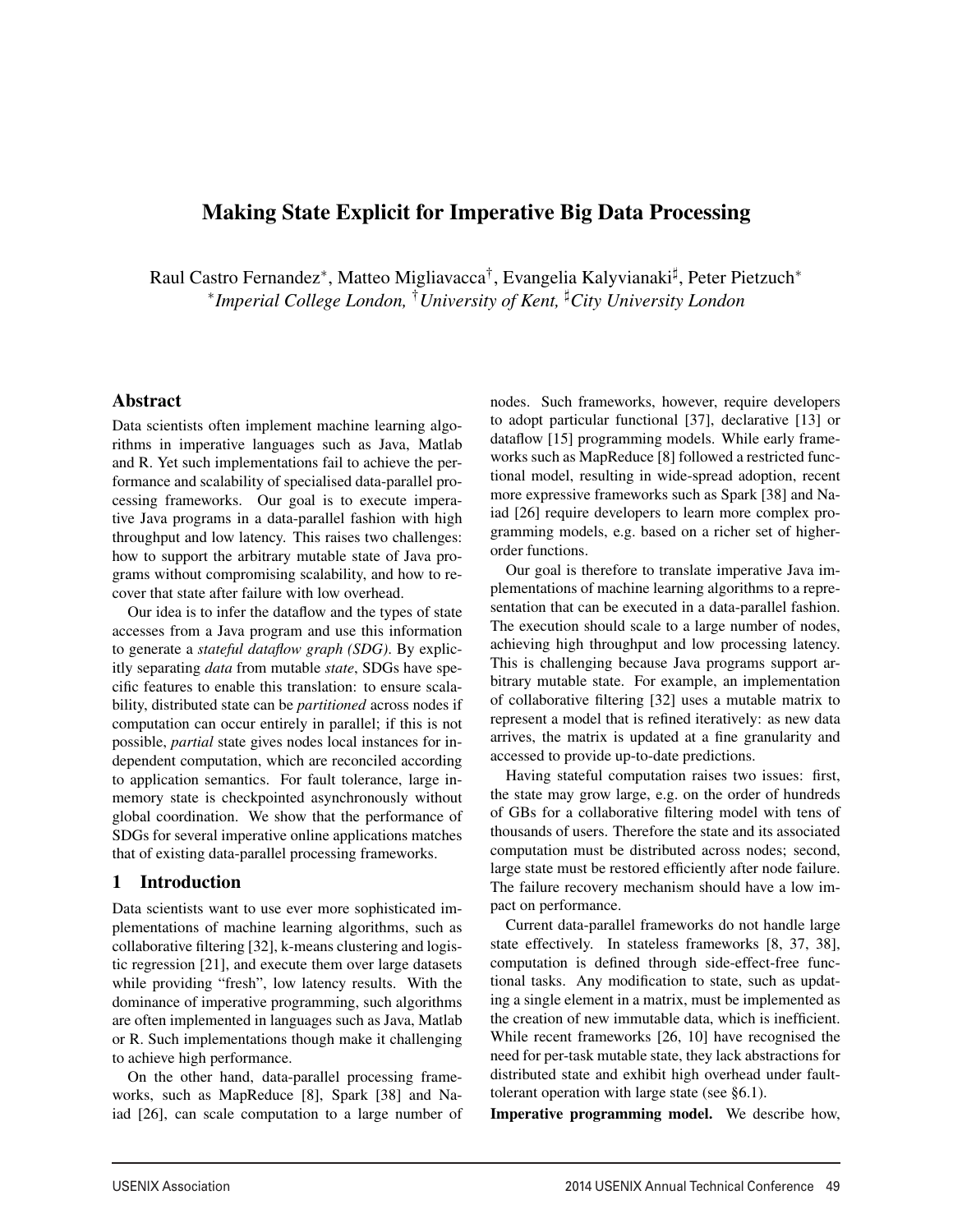with the help of a few annotations by developers, Java programs can be executed automatically in a distributed data-parallel fashion. Our idea is to infer the dataflow and the types of state accesses from a Java program and use this information to translate the program to an executable distributed dataflow representation. Using program analysis, our approach extracts the processing tasks and state fields from the program and infers the variablelevel dataflow.

Stateful dataflow graphs. This translation relies on the features of a new fault-tolerant data-parallel processing model called *stateful dataflow graphs (SDGs)*. An SDG explicitly distinguishes between *data* and *state*: it is a cyclic graph of pipelined data-parallel tasks, which execute on different nodes and access local in-memory state.

SDGs include abstractions for maintaining large state efficiently in a distributed fashion: if tasks can process state entirely in parallel, the state is *partitioned* across nodes; if this is not possible, tasks are given local instances of *partial* state for independent computation. Computation can include synchronisation points to access all partial state instances, and instances can be reconciled according to application semantics.

Data flows between tasks in an SDG, and cycles specify iterative computation. All tasks are pipelined—this leads to low latency, less intermediate data during failure recovery and simplified scheduling by not having to compute data dependencies. Tasks are replicated at runtime to overcome processing bottlenecks and stragglers.

Failure recovery. When recovering from failures, nodes must restore potentially gigabytes of in-memory state. We describe an asynchronous checkpointing mechanism with log-based recovery that uses data structures for dirty state to minimise the interruption to tasks while taking local checkpoints. Checkpoints are persisted to multiple disks in parallel, from which they can be restored to multiple nodes, thus reducing recovery time.

With a prototype system of SDGs, we execute Java implementations of collaborative filtering, logistic regression and a key/value store on a private cluster and Amazon EC2. We show that SDGs execute with high throughput (comparable to batch processing systems) and low latency (comparable to streaming systems). Even with large state, their failure recovery mechanism has a low performance impact, recovering in seconds.

The paper contributions and its structure are as follows: based on a sample Java program (§2.1) and the features of existing dataflow models (§2.2), we motivate the need for stateful dataflow graphs and describe their properties (§3); §4 explains the translation from Java to SDGs; §5 describes failure recovery; and §6 presents evaluation results, followed by related work (§7).

Algorithm 1: Online collaborative filtering

```
1 @Partitioned Matrix userItem = new Matrix();
2 @Partial Matrix coOcc = new Matrix();
 3
  void addRating(int user, int item, int rating) {
    userItem.setElement(user, item, rating);
    Vector userRow = userItem.getRow(user);
    for (int i = 0; i < userRow.size(); i++)if (userRow.get(i) > 0) {
        int count = coOcc.getElement(item, i);
10 coOcc.setElement(item, i, count + 1);
11 coOcc.setElement(i, item, count + 1);
12 }
13 }
14 Vector getRec(int user) {
15 Vector userRow = userItem.getRow(user);
16 @Partial Vector userRec = @Global coOcc.multiply(
         userRow);
17 Vector rec = merge(@Global userRec);
18 return rec;
19 }
20 Vector merge(@Collection Vector[] allUserRec) {
21 Vector rec = new Vector(allUserRec[0].size());
22 for (Vector cur : allUserRec)
23 for (int i = 0; i < allUserRec.length; i++)<br>
24 rec.set(i. cur.get(i) + rec.get(i)):
        rec.set(i, cur.get(i) + rec.get(i));25 return rec;
26 }
```
## 2 State in Data-Parallel Processing

We describe an imperative implementation of a machine learning algorithm and investigate how it can execute in a data-parallel fashion on a set of nodes, paying attention to its use of mutable state (§2.1). Based on this analysis, we discuss the features of existing data-parallel processing models for supporting such an execution (§2.2).

## 2.1 Application example

Alg. 1 shows a Java implementation of an online machine learning algorithm, *collaborative filter* $ing$  (CF) [32].<sup>1</sup> It outputs up-to-date recommendations of items to users (function getRec) based on previous item ratings (function addRating).

The algorithm maintains state in two data structures: the matrix userItem stores the ratings of items made by users (line 1); the co-occurrence matrix coOcc records correlations between items that were rated together by multiple users (line 2).

For many users and items, useritem and coOcc become large and must be distributed: userItem can be *partitioned* across nodes based on the user identifier as an access key; since the access to coOcc is random, it cannot be partitioned but only *replicated* on multiple nodes in order to parallelise updates. In this case, results from a single instance of coOcc are *partial*, and must be merged with other partial results to obtain a complete result, as described below.

The function addRating first adds a new rating to userItem (line 5). It then incrementally updates coOcc by increasing the co-occurrence counts for the newly-rated

2

<sup>&</sup>lt;sup>1</sup>The annotations (starting with  $\degree$ ) will be explained in §4 and should be ignored for now.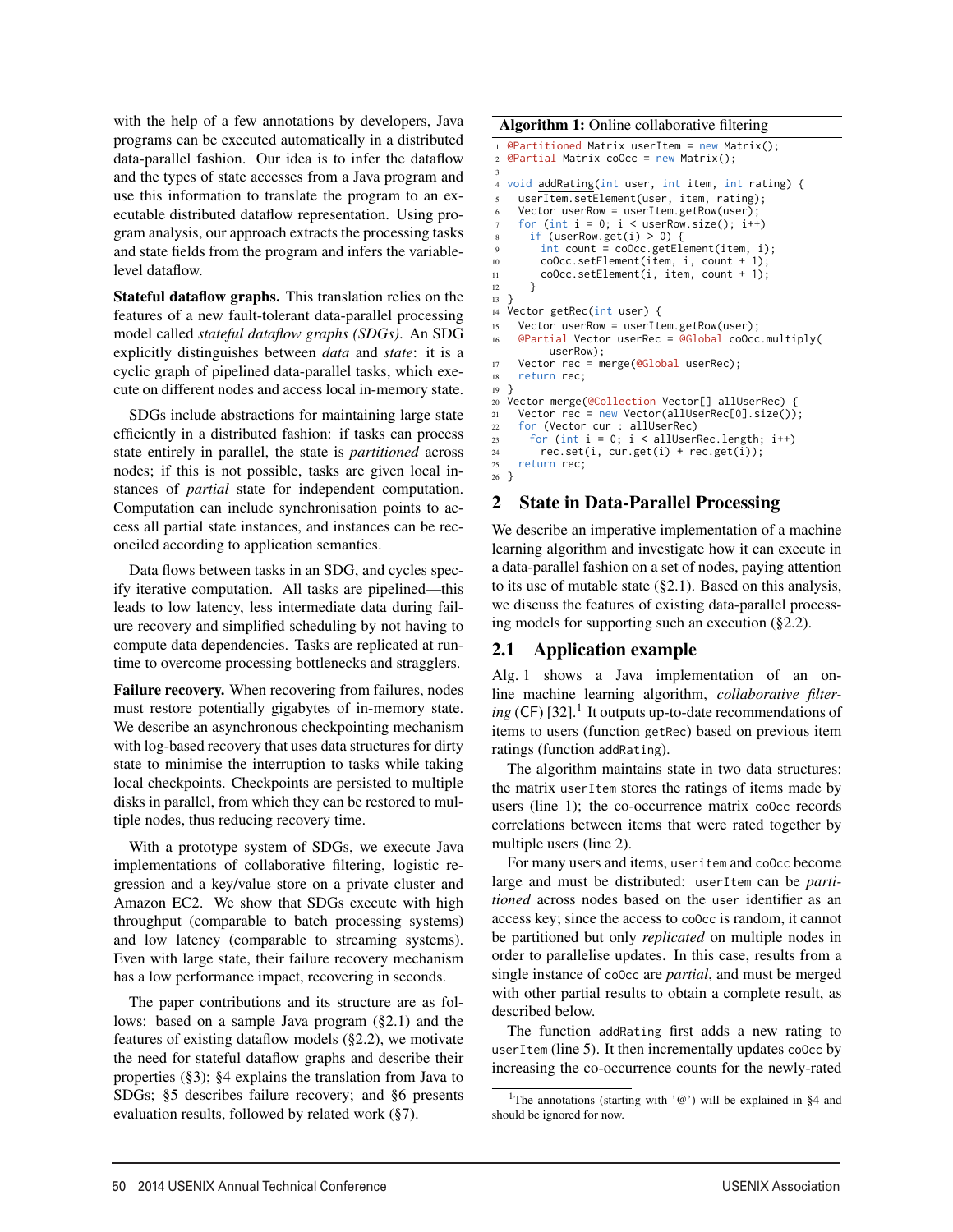| Computational<br>model   | Systems          | Programming<br>model | State handling      |                     |                         | Dataflow  |                |                |                           |
|--------------------------|------------------|----------------------|---------------------|---------------------|-------------------------|-----------|----------------|----------------|---------------------------|
|                          |                  |                      | Represen-<br>tation | Large<br>state size | Fine-grained<br>updates | Execution | Low<br>latency | Iter-<br>ation | <i>Failure recovery</i>   |
| Stateless dataflow       | MapReduce [8]    | map/reduce           | as data             | n/a                 | х                       | scheduled | х              | х              | recompute                 |
|                          | DryadLINQ [37]   | functional           | as data             | n/a                 | х                       | scheduled | х              | ✓              | recompute                 |
|                          | Spark [38]       | functional           | as data             | n/a                 | X                       | hybrid    | х              | ✓              | recompute                 |
|                          | <b>CIEL [25]</b> | imperative           | as data             | n/a                 | X                       | scheduled | х              | ✓              | recompute                 |
|                          | HaLoop [5]       | map/reduce           | cache               | ✓                   | X                       | scheduled | x              | ✓              | recompute                 |
| Incremental<br>dataflow  | Incoop $[4]$     | map/reduce           | cache               | ✓                   | X                       | scheduled | х              | х              | recompute                 |
|                          | Nectar $[11]$    | functional           | cache               | $\checkmark$        | X                       | scheduled | x              | Х              | recompute                 |
|                          | CBP [19]         | dataflow             | loopback            | ✓                   | ℐ                       | scheduled | х              | х              | recompute                 |
| <b>Batched</b> dataflow  | Comet $[12]$     | functional           | as data             | n/a                 | x                       | scheduled | ✓              | х              | recompute                 |
|                          | D-Streams [39]   | functional           | as data             | n/a                 | х                       | hybrid    | ✓              | ✓              | recompute                 |
|                          | Naiad [26]       | dataflow             | explicit            | х                   | ✓                       | hybrid    | ✓              | ✓              | sync. global checkpoints  |
| Continuous<br>dataflow   | Storm, S4        | dataflow             | as data             | n/a                 | X                       | pipelined | ✓              | х              | recompute                 |
|                          | <b>SEEP [10]</b> | dataflow             | explicit            | Х                   |                         | pipelined | ✓              | х              | sync. local checkpoints   |
| Parallel in-memory       | Piccolo [30]     | imperative           | explicit            | ✓                   |                         | n/a       | ✓              | ✓              | async. global checkpoints |
| <b>Stateful dataflow</b> | SDG              | imperative           | explicit            | √                   | ✓                       | pipelined | ✓              | ✓              | async. local checkpoints  |

Table 1: Design space of data-parallel processing frameworks

3

item and existing items with non-zero ratings (line 7–12). This requires userItem and coOcc to be mutable, with efficient fine-grained access. Since userItem is partitioned based on the key user, and coOcc is replicated, addRating only accesses a single instance of each.

The function getRec takes the rating vector of a user, userRow (line 15), and multiplies it by the cooccurrence matrix to obtain a recommendation vector userRec (line 16). Since coOcc is replicated, this must be performed on *all* instances of coOcc, leading to multiple partial recommendation vectors. These partial vectors must be *merged* to obtain the final recommendation vector rec for the user (line 17). The function merge simply computes the sum of all partial recommendation vectors (lines 21–24).

Note that addRating and getRec have different performance goals when handling state: addRating must achieve *high throughput* when updating coOcc with new ratings; getRec must serve requests with *low latency*, e.g. when recommendations are included in dynamically generated web pages.

# 2.2 Design space

The above example highlights a number of required features of a dataflow model to enable the translation of imperative online machine learning algorithms to executable dataflows: (i) the model should support *large state sizes* (on the order of GBs), which should be represented explicitly and handled with acceptable performance; in particular, (ii) the state should permit efficient *fine-grained updates*. In addition, due to the need for upto-date results, (iii) the model should process data with *low latency*, independently of the amount of input data; (iv) algorithms such as logistic regression and k-means clustering also require *iteration*; and (v) even with large state, the model should support fast *failure recovery*.

In Table 1, we classify existing data-parallel processing models according to the above features.

State handling. *Stateless dataflows*, first made popular by MapReduce [8], define a functional dataflow graph in which vertices are stateless data-parallel tasks. They do not distinguish between state and data: e.g. in a wordcount job in MapReduce, the partial word counts, which are the state, are output by map tasks as part of the dataflow [8]. Dataflows in Spark, represented as RDDs, are immutable, which simplifies failure recovery but requires a new RDD for each state update [38]. This is inefficient for online algorithms such as CF in which only part of a matrix is updated each time.

Stateless models also cannot treat data differently from state. They cannot use custom index data structures for state access, or cache only state in memory: e.g. Shark [36] needs explicit hints which dataflows to cache.

*Incremental dataflow* avoids rerunning entire jobs after updates to the input data. Such models are fundamentally stateful because they maintain results from earlier computation. Incoop [4] and Nectar [11] treat state as a cache of past results. Since they cannot infer which data will be reused, they cache all. CBP transforms batch jobs automatically for incremental computation [19].

Our goals are complementary: SDGs do not infer incremental computation but support stateful computation efficiently, which can realise incremental algorithms.

Existing models that represent state explicitly, such as SEEP [10] and Naiad [26], permit tasks to have access to in-memory data structures but face challenges related to state sizes: they assume that state is small compared to the data. When large state requires distributed processing through partitioning or replication, they do not provide abstractions to support this.

In contrast, Piccolo [30] supports scalable distributed state with a key/value abstraction. However, it does not offer a dataflow model, which means that it cannot execute an inferred dataflow from a Java program but requires computation to be specified as multiple kernels.

Latency and iteration. Tasks in a dataflow graph can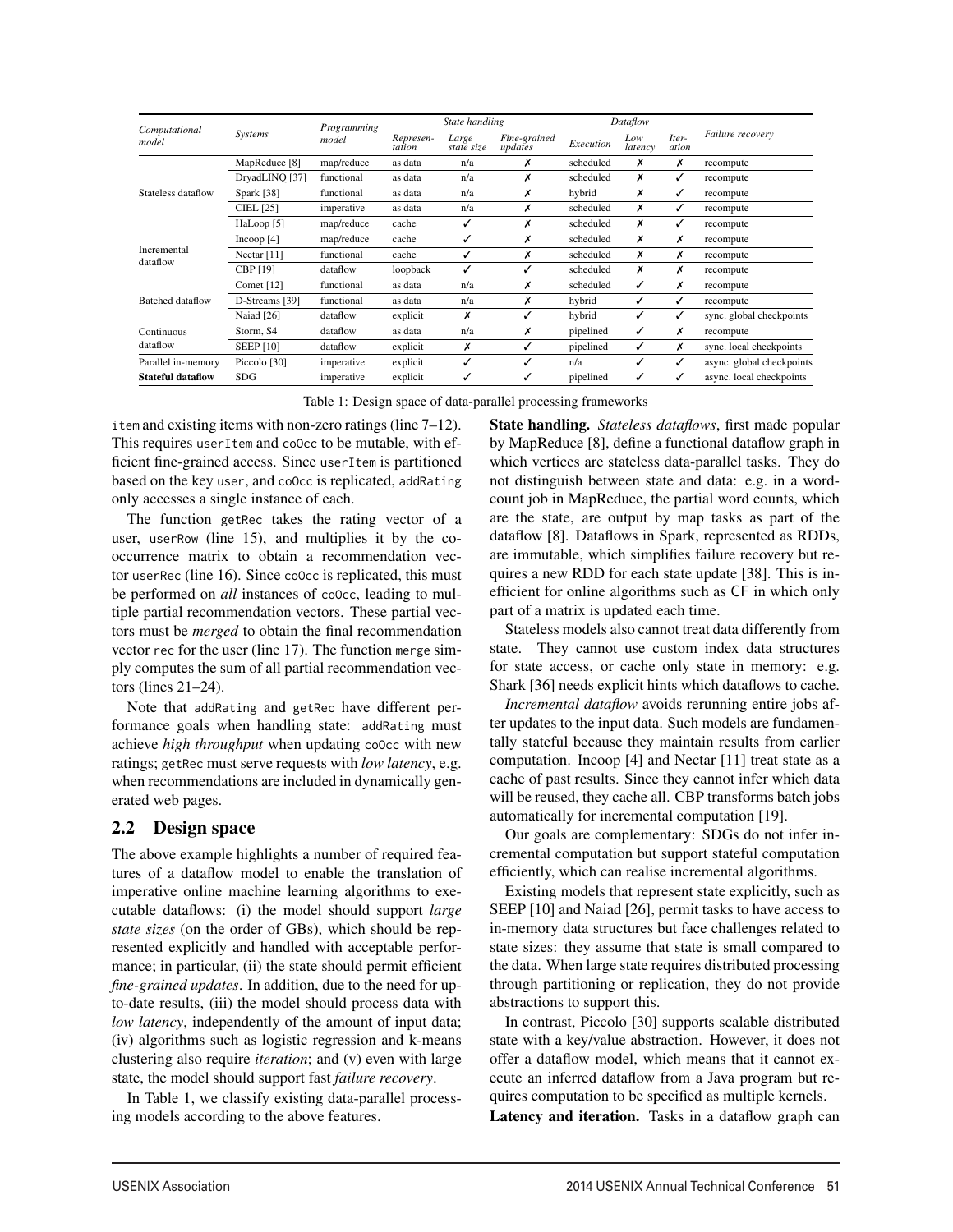be *scheduled* for execution or materialised in a *pipeline*, each with different performance implications. Some frameworks follow a *hybrid* approach in which tasks on the same node are pipelined but not between nodes.

Since tasks in *stateless dataflows* are scheduled to process coarse-grained batches of data, such systems can exploit the full parallelism of a cluster but they cannot achieve low processing latency. For lower latency, *batched dataflows* divide data into small batches for processing and use efficient, yet complex, task schedulers to resolve data dependencies. They have a fundamental trade-off between the lower latency of smaller batches and the higher throughput of larger ones—typically they burden developers with making this trade-off [39].

*Continuous dataflow* adopts a streaming model with a pipeline of tasks. It does not materialise intermediate data between nodes and thus has lower latency without a scheduling overhead: as we show in §6, batched dataflows cannot achieve the same low latencies. Due to our focus on online processing with low latency, SDGs are fully pipelined (see §3.1).

To improve the performance of *iterative computation* in dataflows, early frameworks such as HaLoop [5] cache the results of one iteration as input to the next. Recent frameworks [15, 38, 25, 9] generalise this concept by permitting iteration over arbitrary parts of the dataflow graph, executing tasks repeatedly as part of loops. Similarly SDGs support iteration explicitly by permitting cycles in the dataflow graph.

Failure recovery. To recover from failure, frameworks either recompute state based on previous data or checkpoint state to restore it. For *recomputation*, Spark represents dataflows as RDDs [38], which can be recomputed deterministically based on their lineage. *Continuous dataflow* frameworks use techniques such as *upstream backup* [14] to reprocess buffered data after failure. Without checkpointing, recomputation can lead to long recovery times.

*Checkpointing* periodically saves state to disk or the memory of other nodes. With large state, this becomes resource-intensive. SEEP recovers state from memory, thus doubling the memory requirement of a cluster [10].

A challenge is how to take consistent checkpoints while processing data. *Synchronous global* checkpointing stops processing on all nodes to obtain consistent snapshots, thus reducing performance. For example, Naiad's "stop-the-world" approach exhibits low throughput with large state sizes [26]. *Asynchronous global* checkpointing, as used by Piccolo [30], permits nodes to take consistent checkpoints at different times.

Both techniques include all global state in a checkpoint and thus require all nodes to restore state after failure. Instead, SDGs use an asynchronous checkpointing mechanism with log-based recovery. As described in §5,



Figure 1: Stateful dataflow graph for CF algorithm

it does not require global coordination between nodes during recovery, and it uses dirty state to minimise the disruption to processing during local checkpointing.

## 3 Stateful Dataflow Graphs

The goal of *stateful dataflow graphs* (SDGs) is to make it easy to translate imperative programs with mutable state to a dataflow representation that performs parallel, iterative computation with low latency. Next we describe their model (§3.1), how they support distributed state  $(\S 3.2)$  and how they are executed  $(\S 3.3)$ .

## 3.1 Model

4

We explain the main features of SDGs using the CF algorithm from §2.1 as an example. As shown in Fig. 1, an SDG has two types of vertices: *task elements*,  $t \in T$ , transform input to output dataflows; and *state elements*,  $s \in S$ , represent the state in the SDG.

*Access edges,*  $a = (t, s) \in A$ , connect task elements to the state elements that they read or update. To facilitate the allocation of task and state elements to nodes, each task element can only access a single state element, i.e. *A* is a partial function:  $(t_i, s_j) \in A$ ,  $(t_i, s_k) \in A \Rightarrow s_j = s_k$ . *Dataflows* are edges between task elements,  $d = (t_i, t_j) \in$ *D*, and contain data items.

Task elements (TEs) are not scheduled for execution but the entire SDG is materialised, i.e. each TE is assigned to one or more physical nodes. Since TEs are pipelined, it is unnecessary to generate the complete output dataflow of a TE before it is processed by the next TE. Data items are therefore processed with low latency, even across a sequence of TEs, without scheduling overhead, and fewer data items are handled during failure recovery (see §5).

The SDG in Fig. 1 has five TEs assigned to three nodes: the updateUserItem, updateCoOcc TEs realise the addRating function from Alg. 1; and the getUserVec, getRecVec and merge TEs implement the getRec function. We explain the translation process in §4.2.

State elements (SEs) encapsulate the state of the computation. They are implemented using efficient data structures, such as hash tables or indexed sparse matrices. In the next section, we describe the abstractions for distributed SEs, which span multiple nodes.

Fig. 1 shows the two SEs of the CF algorithm: the userItem and the coOcc matrices. The access edges spec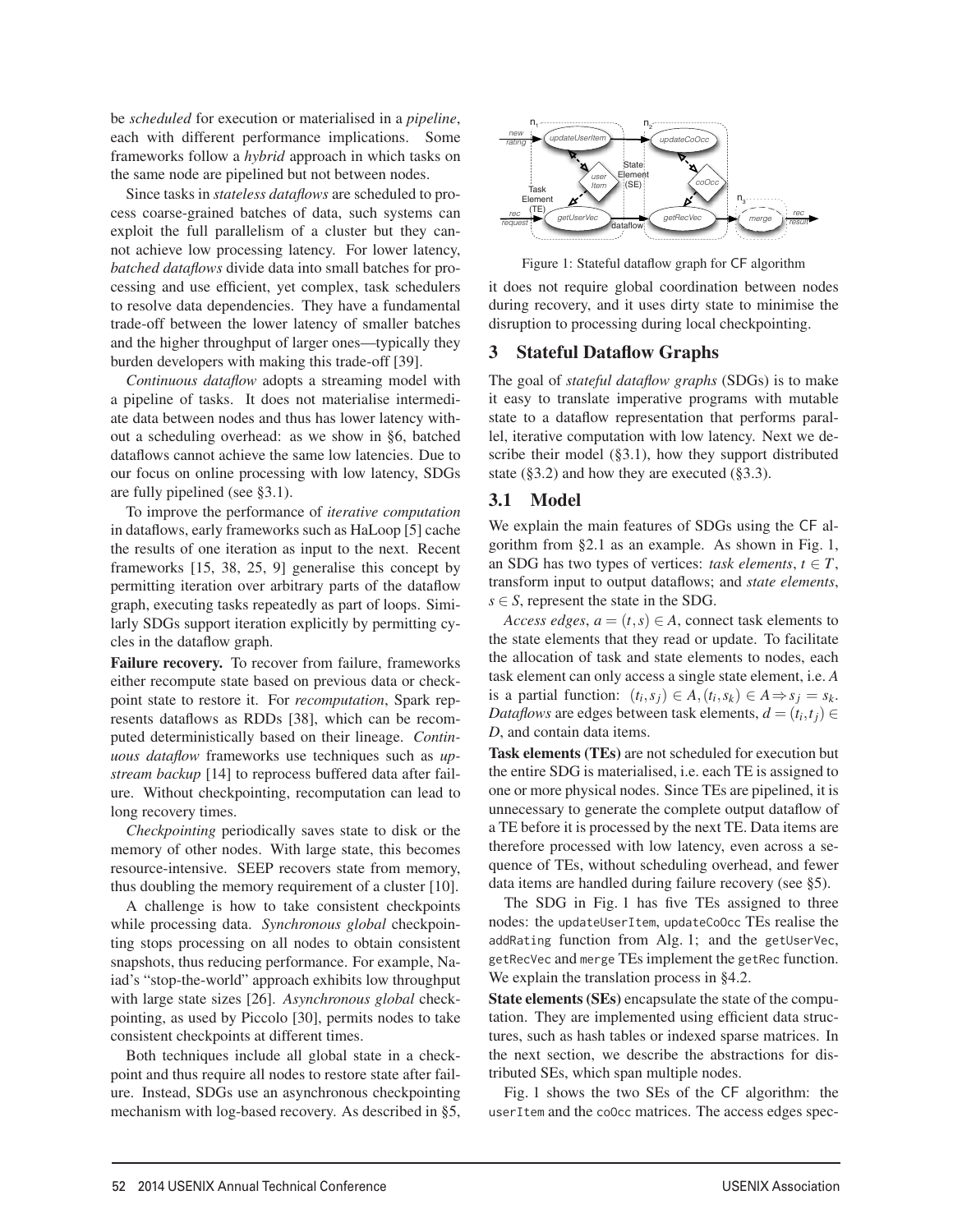ify that userItem is updated by the updateUserItem TE and read by the getUserVec TE; coOcc is updated by updateCoOcc and read by getRecVec.

Parallelism. For data-parallel processing, a TE *ti* can be instantiated multiple times to handle parts of a dataflow, resulting in multiple TE instances,  $\hat{t}_{i,j}$  :  $j \leq n_i$ . As we explain in §3.3, the number of instances  $n_i$  for each TE is chosen at runtime and adjusted based on workload demands and the occurrence of stragglers.

An appropriate dispatching strategy sends items in dataflows to TE instances: items can be (i) partitioned using hash- or range-partitioning on a key; or (ii) dispatched to an *arbitrary* instance, e.g. in a round-robin fashion for load-balancing.

Iteration. In iterative algorithms, SEs are accessed multiple times by TEs. There are two cases to be distinguished: (i) if the repeated access is from a single TE, the iteration is entirely local and can be supported efficiently by a single node; and (ii) if the iteration involves multiple pipelined TEs, a *cycle* in the dataflow of the SDG can propagate updates between TEs.

With cycles in the dataflow, SDGs do not provide coordination during iteration by default. This is sufficient for many iterative machine learning and data mining algorithms because they can converge from different intermediate states [31], even without explicit coordination. A strong consistency model for SDGs could be realised with per-loop timestamps, as used by Naiad [26].

#### 3.2 Distributed state

The SDG model provides abstractions for distributed state. An SE *si* may be distributed across nodes, leading to multiple SE instances  $\hat{s}_{i,j}$ , because (i) it is too large to fit into the memory of a single node; or (ii) it is accessed by a TE that has multiple instances to process the dataflow in parallel. This requires also multiple SE instances so that the TE instances access state locally.

Fig. 1 illustrates these two cases: (i) the userItem SE may grow larger than the main memory of a single node; and (ii) the data-parallel execution of the CPU-intensive updateCoOcc TE leads to multiple instances, each requiring local access to the coOcc SE.

An SE can be distributed in different ways, which are depicted in Fig. 2: a *partitioned* SE splits its internal data structure into disjoint partitions; if this is not possible, a *partial* SE duplicates its data structure, creating multiple copies that are updated independently. As we describe in §4, developers selected the required type of distributed state using source-level annotations according to the semantics of their algorithm.

Partitioned state. For algorithms for which state can be partitioned, SEs can be split and SE instances placed on separate nodes (see Fig. 2b). Access to the SE instances occurs in parallel.



Figure 2: Types of distributed state in SDGs

Developers can use predefined data structures for SEs (e.g. Vector, HashMap, Matrix and DenseMatrix) or define their own by implementing dynamic partitioning and dirty state support (see §5). Different data structures support different partitioning strategies: e.g. a map can be hash- or range-partitioned; a matrix can be partitioned by row or column. To obtain a unique partitioning, TEs cannot access partitioned SEs using conflicting strategies, such as accessing a matrix by row and by column.

In addition, the dataflow partitioning strategy must be compatible with the data access pattern by the TEs, as specified in the program (see §4.2). For example, multiple TE instances with an access edge to a partitioned SE must use the same partitioning key on the dataflow so that they access SE instances locally: in the CF algorithm, the userItem SE and the new rating and rec request dataflows must all be partitioned by row, i.e. the users for which ratings are maintained.

Partial state. In some cases, the data structure of an SE cannot be partitioned because the access pattern of TEs is arbitrary. For example, in the CF algorithm, the coOcc matrix has an access pattern, in which the updateCoOcc TE may update any row or column. In this case, an SE is distributed by creating multiple *partial* SE instances, each containing the whole data structure (see Fig. 2c). Partial SE instances can be updated independently by different TE instances.

When a TE accesses a partial SE, there are two possible types of accesses based on the semantics of the algorithm: a TE instance may access (i) the *local* SE instance on the same node; or (ii) the *global* state by accessing all of the partial SE instances, which introduces a synchronisation point. As we describe in §4.2, the type of access to partial SEs is determined by annotations.

When accessing all partial SE instances, it is possible to execute computation that *merges* their values, thus reconciling the differences between them. This is done by a merge TE that computes a single global value from partial SE instances. Merge computation is application-specific and must be defined by the developer. In the CF algorithm, the merge function takes all partial userRec vectors and computes a single recommendation vector.

## 3.3 Execution

5

To execute an SDG, the runtime system allocates TE and SE instances to nodes, creating instances on-demand.

Allocation to nodes. Since we want to avoid remote state access, the general strategy is to colocate TEs and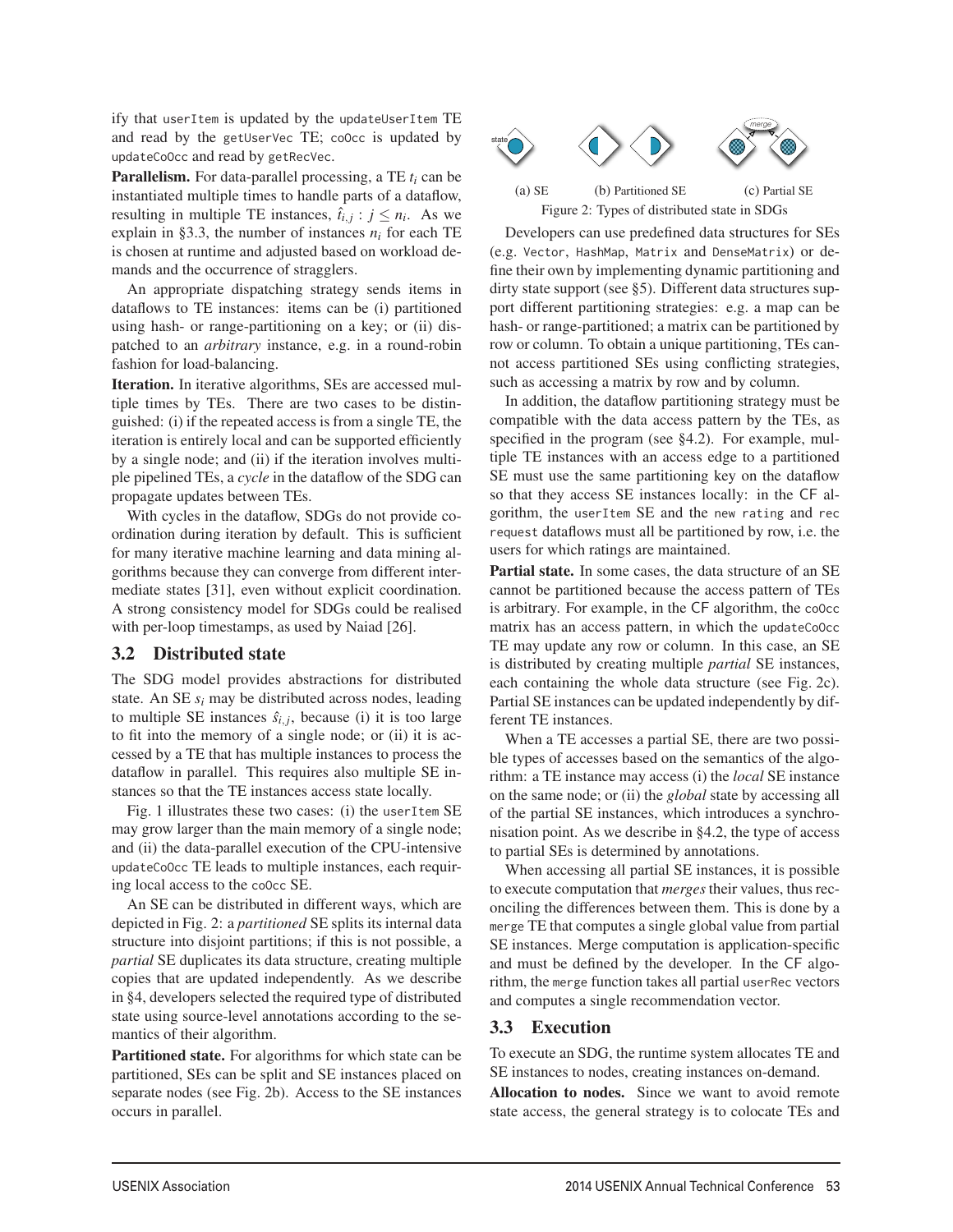SEs that are connected by access edges on the same node. The runtime system uses four steps for mapping TEs and SEs to nodes: if there is a cycle in the SDG, all SEs accessed in the cycle are colocated if possible to reduce communication in iterative algorithms (step 1); the remaining SEs are allocated on separate nodes to increase available memory (step 2); TEs are colocated with the SEs that they access (step 3); and finally, any unallocated TEs are assigned to separate nodes (step 4).

Fig. 1 illustrates the above steps for allocating the SDG to nodes  $n_1$  to  $n_3$ : since there are no cycles (step 1), the userItem SE is assigned to node  $n_1$ , and the coOcc SE is assigned to  $n_2$  (step 2); the updateUserItem and getUserVec TEs are assigned to  $n_1$ , and the updateCoOcc and getRecVec TEs are assigned to  $n_2$  (step 3); finally, the merge TE is allocated to a new node  $n_3$  (step 4).

Runtime parallelism and stragglers. Processing bottlenecks in the deployed SDG, e.g. caused by the computational cost of TEs, cannot be predicted statically, and TEs instances may become stragglers [40]. Previous work [26] tries to reduce stragglers *proactively* for low latency processing, which is hard due to the many non-deterministic causes of stragglers.

Instead, similar to speculative execution in MapReduce [40], SDGs adopt a *reactive* approach. Using a dynamic dataflow graph approach [10], the runtime system changes the number of TE instances in response to stragglers. Each TE is monitored to determine if it constitutes a processing bottleneck that limits throughput. If so, a new TE instance is created, which may result in new partitioned or partial SE instances.

# 3.4 Discussion

With an explicit representation of state, a single SDG can express multiple workflows over that state. In the case of the CF algorithm from Alg. 1, the SDG processes new ratings by updating the SEs for the user/item and cooccurrence matrices, and also serves recommendation requests using the same SEs with low latency.

Without SDGs, these two workflows would require separate offline and online systems [23, 32]: a batch processing framework would incorporate new ratings periodically, and online recommendation requests would be served by a dedicated system from memory. Since it is inefficient to rerun the batch job after each new rating, the recommendations would be computed on stale data.

A drawback of the materialised representation of SDGs is the start-up cost. For short jobs, the deployment cost may dominate the running time. Our prototype implementation deploys an SDG with 50 TE and SE instances on 50 nodes within 7 s, and we assume that jobs are sufficiently long-running to amortise this delay.

# 4 Programming SDGs

We describe how to translate stateful Java programs statically to SDGs for parallel execution. We do not attempt to be completely transparent for developers or to address the general problem of automatic code parallelisation. Instead, we exploit data and pipeline parallelism by relying on source code annotations. We require developers to provide a single Java class with annotations that indicate how state is distributed and accessed.

## 4.1 Annotations

When defining a field in a Java class, a developer can indicate if its content can be *partitioned* or is *partial* by annotating the field declaration with @Partitioned or @Partial, respectively.

@Partitioned*.* This annotation specifies that a field can be split into disjoint partitions (see §3.2). A reference to a @Partitioned field always refers to a single partition. This requires that access to the field uses an access key to infer the partition. In the CF algorithm in Alg. 1, rows of the userItem matrix are updated with information about a single user only, and thus userItem can be declared as a partitioned field.

@Partial*.* Fields are annotated with @Partial if distributed instances of the field should be accessed independently (see §3.2). Partial fields enable developers to define distributed state when it cannot be partitioned. In CF, matrix coOcc is annotated with @Partial, which means that multiple instances of the matrix may be created, and each of them is updated independently for users in a partition (lines 10–11).

@Global*.* By default, a reference to a @Partial field refers to only one of its instances. While most of the time, computation should apply to one instance to make independent progress, it may also be necessary to support operations on *all* instances. A field reference annotated with @Global forces a Java expression to apply to all instances, denoting "global" access to a partial field, which introduces a synchronisation barrier in the SDG (see §4.2).

Java expressions deriving from @Global access become logically *multi-valued* because they include results from all instances of a partial field. As a result, any local variable that is assigned the result of a global field access becomes partial and must be annotated as such.

In CF, the access to the coOcc field carries the @Global annotation to compute *all* partial recommendations: each instance of coOcc is multiplied with the user rating vector userRow, and the results are stored in the partial local variable userRec (line 16).

@Collection*.* Global access to a partial field applies to all instances, but it hides the individual instances from the developer. At some point in the program, however, it may be necessary to reconcile all instances. The

6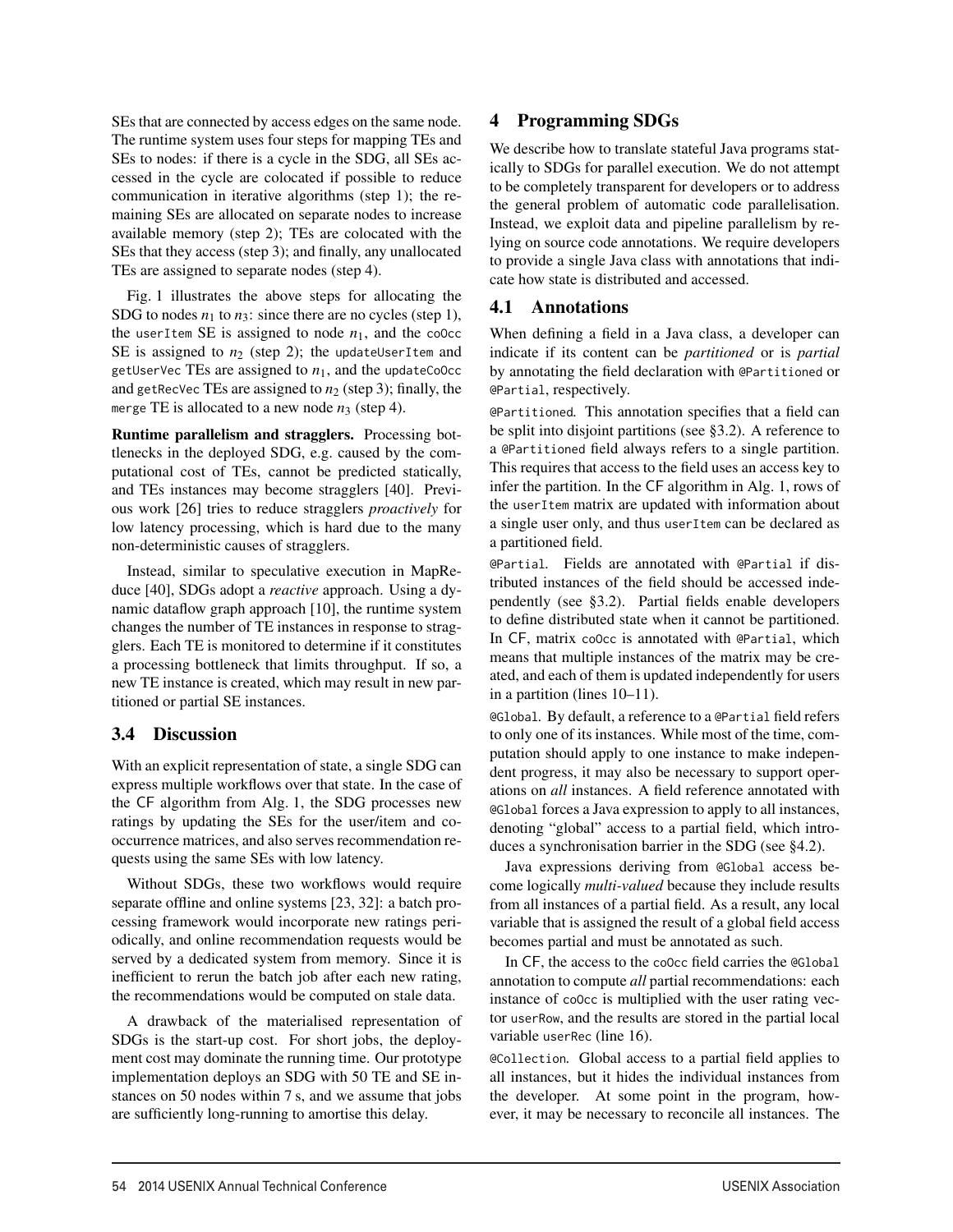

Figure 3: Translation of an annotated Java program to an SDG @Collection annotation therefore exposes all instances of a partial field or variable as a Java array after @Global access. This enables the program to iterate over all values and, for example, merge them into a single value.

In CF, the partial recommendations are combined by accessing them using the @Global annotation and then invoking the merge method (line 17). The parameter of merge is annotated with @Collection, which specifies that the method can access all instances of the partial userRec variable to compute the final recommendation result.

Limitations. Java programs need to obey certain restrictions to be translated to SDGs due to their dataflow nature and fault tolerance properties:

*Explicit state classes.* All state in the program must be implemented using the set of SE classes (see §3.2). This gives the runtime system the ability to partition objects of these classes into multiple instances (for partitioned state) or distribute them (for partial state), and recover them after failure (see §5).

*Location independence.* Each object accessed in the program must support transparent serialisation/deserialisation: as SDGs are distributed, objects are propagated between nodes. The program also cannot make assumptions about its execution environment, e.g. by relying on local network sockets or files.

*Side-effect-free parallelism.* To support the parallel evaluation of multi-valued expressions under @Global state access, such expressions must not affect singlevalued expressions. For example, the statement, @Global coOcc.multiply(userRow), in line 16 in Alg. 1 cannot update userRow, which is single-valued.

*Deterministic execution.* The program must be deterministic, i.e. it should not depend on system time or random input. This enables the runtime system to re-execute computation when recovering after failure (see §5).

## 4.2 Translating programs to SDGs

Annotated Java programs are translated to SDGs by the java2sdg tool. Fig. 3 shows the steps performed by java2sdg: it first statically analyses the Java class to identify SEs, TEs and their access edges (steps 1–5); it then transforms the Java bytecode of the class to generate TE code, ready for deployment (steps 6–8).

1. SE generation. The class is compiled to *Jimple* code,

a typed intermediate representation for static analysis used by the *Soot* framework [33] (step 1). The Jimple code is analysed to identify SEs with partitioned or partial fields and partial local variables (step 2). Based on the annotations in the code, access to SEs is classified as local, partitioned or global (step 3).

2. TE and dataflow generation. Next TEs are created so that each TE only accesses a single SE, i.e. a new TE is created from a block of code when access to a different SE or a different instance of the current SE is detected (step 4). The dispatching semantics of the dataflows between created TEs (i.e. partitioned, all-toone, one-to-all or one-to-any) is chosen based on the type of state access. More specifically, a new TE is created:

- 1. for each entry point of the class;
- 2. when a TE uses *partitioned access* to a new SE (or to a previously-accessed SE with a new access key). The access key is extracted using reaching expression analysis, and the dataflow edge between the two TEs is annotated with the access key;
- 3. when a TE uses *global access* to a new partial SE. In this case, the dataflow edge between the two TEs is annotated with *one-to-all* dispatching semantics;
- 4. when a TE uses *local access* to a new partial SE, the dataflow edge is annotated with *one-to-any* dispatching semantics. In case of local (or partitioned) access after global access, all TE instances must be synchronised using a distributed barrier before control is transferred to the new TE, and the dataflow edge has *all-to-one* dispatching semantics; and
- 5. for @Collection expressions. A synchronisation barrier collects values from multiple TEs instances, and its dataflow edge has *all-to-one* semantics.

After generating the TEs, java2sdg identifies the variables that must propagate across TEs boundaries (step 5). For each dataflow, live variable analysis identifies the set of variables that are associated with that dataflow edge.

3. Bytecode generation. Next java2sdg synthesises the bytecode for each TE that will be executed by the runtime system. It compiles the code assigned with each TE in step 4 to bytecode and injects it into a TE template (step 6) using *Javassist*. State accesses to fields and partial variables are translated to invocations of the runtime system, which manages the SE instances (step 7).

Finally data dispatching across TEs is added (step 8): java2sdg injects code, (i) at the exit point of TEs, to serialise live variables and send them to the correct successor TE instance; and, (ii) at the entry point of a TE, to add barriers for all-to-one dispatching and to gather partial results for merge TEs.

## 5 Failure Recovery

7

To recover from failures, it is necessary to replace failed nodes and re-instantiate their TEs and SEs. TEs are state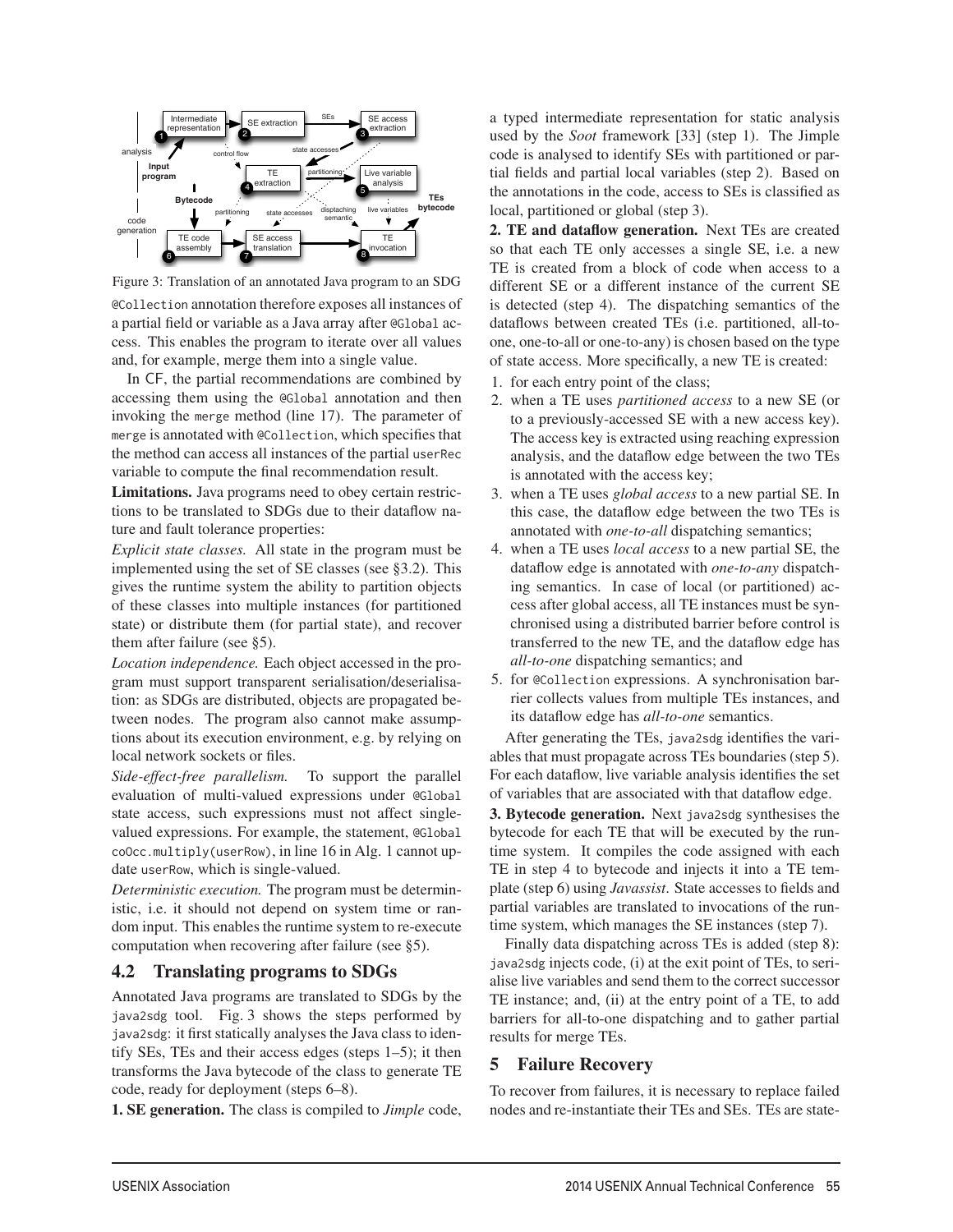less and thus are restored trivially, but the state of SEs must be recovered. We face the challenge of designing a recovery mechanism that: (i) can scale to save and recover the state of a large number of nodes with low overhead, even with frequent failures; (ii) has low impact on the processing latency; and (iii) achieves fast recovery time when recovering large SEs.

We achieve these goals with a mechanism that (a) combines *local checkpoints* with *message replay*, thus avoiding both global checkpoint coordination and global rollbacks; (b) divides state of SEs into *consistent state*, which is checkpointed, and *dirty state*, which permits continued processing while checkpointing; and (c) partitions checkpoints and saves them to multiple nodes, which enables *parallel recovery*.

Approach. Our failure recovery mechanism combines local checkpointing and message logging and is inspired by failure recovery in distributed stream processing systems [14]. Nodes periodically take checkpoints of their local SEs and output communication buffers. Dataflows include increasing TE-generated scalar timestamps, and a vector timestamp of the last data item from each input dataflow that modified the SEs is included in the checkpoint. Once the checkpoint is saved to stable storage, upstream nodes can trim their output buffers of data items that are older than all downstream checkpoints.

After failure, a node recovers its SEs from the last checkpoint, replays its output buffers and reprocesses data items received from the upstream output buffers. Downstream nodes detect duplicate data items based on the timestamps and discard them. This approach allows nodes to recover SEs locally beyond the last checkpoint, without requiring nodes to coordinate global rollback, and it avoids the output commit problem.

State checkpointing. We use an asynchronous parallel checkpointing mechanism that minimises the processing interruption when checkpointing large SEs with GBs of memory. The idea is to record updates in a separate data structure, while taking a checkpoint. For each type of data structure held by an SE, there must be an implementation that supports the separation of dirty state and its subsequent consolidation.

Checkpointing of a node works as follows: (1) to initiate a checkpoint, each SE is flagged as *dirty* and the output buffers are added to the checkpoint; (2) updates from TEs to an SE are now handled using a *dirty state* data structure: e.g. updates to keys in a dictionary are written to the dirty state, and reads are first served by the dirty state and, only on a miss, by the dictionary; (3) asynchronously to the processing, the now consistent state is added to the checkpoint; (4) the checkpoint is backed up to multiple nodes (see below); and (5) the SE is locked and its state is consolidated with the dirty state.

State backup and restore. To be memory-efficient,



Figure 4: Parallel, *m*-to-*n* state backup and restore

checkpoints must be stored on disk. We overcome the problem of low I/O performance by splitting checkpoints across *m* nodes. To reduce recovery time, a failed SE instance can be restored to *n* new partitioned SE instances in parallel. This *m*-to-*n* pattern prevents a single node from becoming a disk, network or processing bottleneck.

Fig. 4 shows the distributed protocol for backing up checkpoints. In step B1, checkpoint chunks, e.g. obtained by hash-partitioning checkpoint data, are created, and a thread pool serialises them in parallel (step B2). Checkpoint chunks are streamed to *m* nodes, selected in a round-robin fashion (step B3). Nodes write received checkpoint chunks directly to disk.

After failure, *n* new nodes are instantiated with the lost TEs and SEs. Each node with a checkpoint chunk splits it into *n* partitions, each of which is streamed to one of the recovering instances (step R1). The new SE instances reconcile the chunks, reverting the partitioning (step R2). Finally, data items from output buffers are reprocessed to bring the recovered SE state up-to-date (step R3).

# 6 Evaluation

8

The goal of our experimental evaluation is to explore if SDGs can (i) execute stateful online processing applications with low latency and high throughput while supporting large state sizes with fine-grained updates (§6.1); (ii) scale in terms of nodes comparable to stateless batch processing frameworks (§6.2); handle stragglers at runtime with low impact on throughput  $(\S6.3)$ ; and (iii) recover from failures with low overhead (§6.4).

We extend the SEEP streaming platform to implement SDGs and deploy our prototype on Amazon EC2 and a private cluster with 7 quad-core 3.4 GHz Intel Xeon servers with 8 GB of RAM. To support fast recovery, the checkpointing frequency for all experiments is 10 s unless stated otherwise. Candlesticks in plots show the 5th,  $25<sup>th</sup>$ ,  $50<sup>th</sup>$ ,  $75<sup>th</sup>$  and  $95<sup>th</sup>$  percentiles, respectively.

# 6.1 Stateful online processing

Throughput and latency. First we investigate the performance of SDGs using the *online collaborative filtering* (CF) application (see §2.1). We deploy it on 36 EC2 VM instances ("c1.xlarge"; 8 vCPUs with 7 GB) using the Netflix dataset, which contains 100 million movie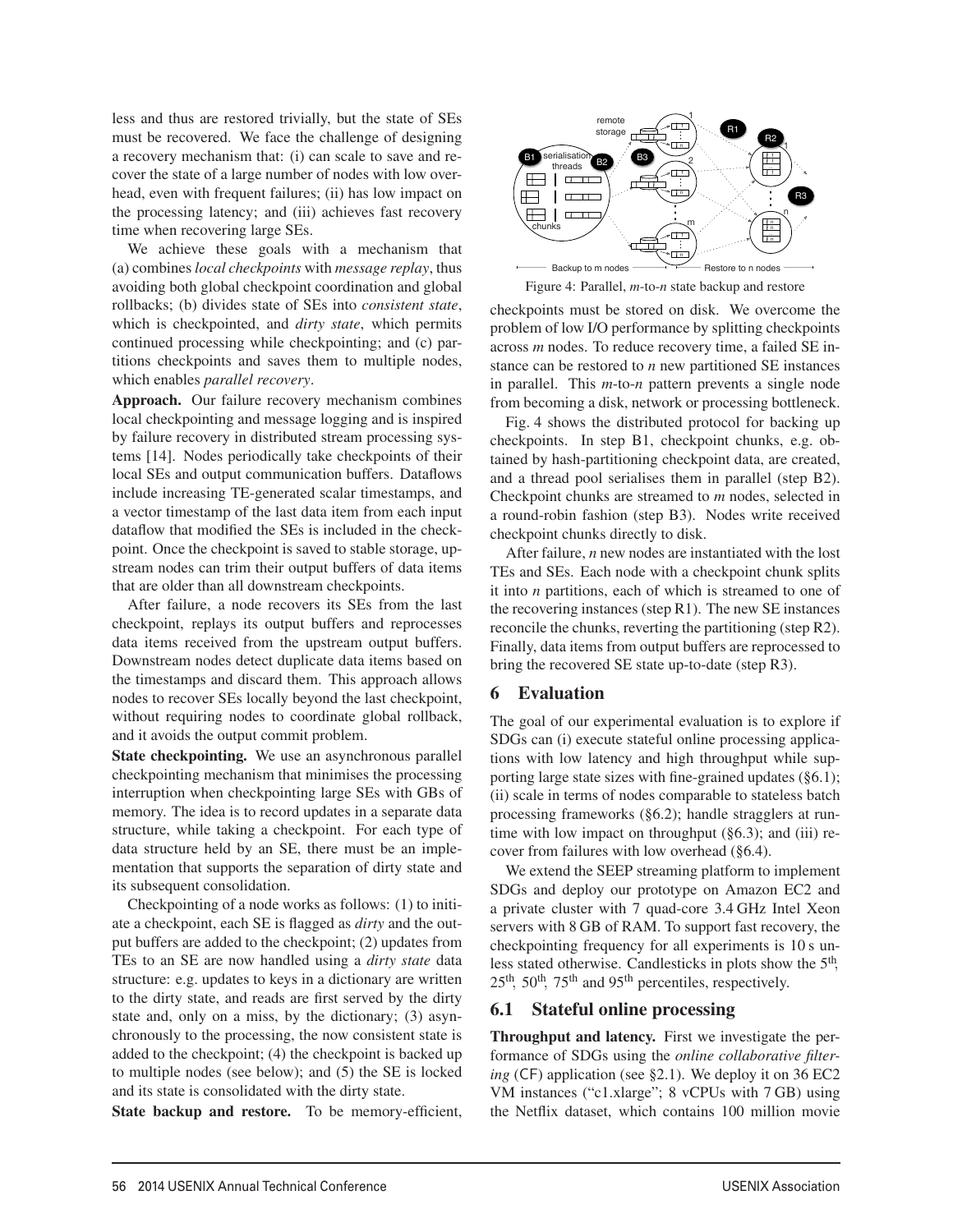

Figure 5: Throughput and latency with different read/write ratios (online collaborative filtering)



Figure 6: Throughput and latency with increasing state size on single node (key/value store)

ratings for evaluating recommender systems. We add new ratings continuously (addRating), while requesting fresh recommendations (getRec). The state size maintained by the system grows to 12 GB.

Fig. 5 shows the throughput of getRec and addRating requests and the latencies of getRec requests when the ratio between the two is varied. The achieved throughput is sufficient to serve 10,000–14,000 requests/s, with the 95<sup>th</sup> percentile of responses being at most 1.5 s stale. As the workload ratio includes more state reads (getRec), the throughput decreases slightly due to the cost of the synchronisation barrier that aggregates the partial state in the SDG. The result shows that SDGs can combine the functionality of a batch and an online processing system, while serving fresh results with low latency and high throughput over large mutable state.

State size. Next we evaluate the performance of SDGs as the state size increases. As a synthetic benchmark, we implement a distributed partitioned *key/value store* (KV) using SDGs because it exemplifies an algorithm with pure mutable state. We compare to an equivalent implementation in Naiad (version 0.2) with global checkpointing, which is the only fault-tolerance mechanism available in the open-source version. We deploy it in one VM ("m1.xlarge") and measure the performance of serving update requests for keys.

Fig. 6 shows that, for a small state size of 100 MB, both SDGs and Naiad exhibit similar throughput of 65,000 requests/s with low latency. As the state size increases to 2.5 GB, the SDG throughput is largely unaffected but Naiad's throughput decreases due to the overhead of its disk-based checkpoints (Naiad-Disk). Even with checkpoints stored on a RAM disk (Naiad-NoDisk), its throughput with 2.5 GB of state is 63% lower than that of SDGs. Similarly, the 95<sup>th</sup> percentile latency in Naiad increases when it stops processing during checkpointing—SDGs do not suffer from this problem.

To investigate how SDGs can support large distributed state across multiple nodes, we scale the KV store by increasing the number of VMs from 10 to 40, keeping the number of dictionary keys per node constant at 5 GB.

Fig. 7 shows the throughput and the latency for read requests with a given total state size. The aggregate



50 100 150 200

Throughput Latency

Latency (ms)

Later

throughput scales near linearly from 470,000 requests/s for 50 GB to 1.5 million requests/s for 200 GB. The median latency increases from 8–29 ms, while the 95<sup>th</sup> percentile latency varies between 800 ms and 1000 ms.

Latency (ms)

Latency (ms)

Throughput (million requests/s)

Throughput (million requests/s)

 $\Omega$  0.5 1 1.5 2

This result demonstrates that SDGs can support stateful applications with large state sizes without compromising throughput or processing latency, while executing in a fault-tolerant fashion.

Update granularity. We show the performance of SDGs when performing frequent, fine-grained updates to state. For this, we deploy a streaming *wordcount* (WC) application on 4 nodes in our private cluster. WC reports the word frequencies over a wall clock time window while processing the Wikipedia dataset. We compare to WC implementations in Streaming Spark [39] and Naiad.

We vary the size of the window, which controls the granularity at which input data updates the state: the smaller the window size, the less batching can be done when updating the state. Since Naiad permits the configuration of the batch size independently of the window size, we use a small batch size (1000 messages) for low-latency (Naiad-LowLatency) and a large one (20,000 messages) for high-throughput processing (Naiad-HighThroughput).

Fig. 8 shows that only SDG and Naiad-LowLatency can sustain processing for all window sizes, but SDG has a higher throughput due to Naiad's scheduling overhead. The other deployments suffer from the overhead of micro-batching: Streaming Spark has a throughput similar to SDG, but its smallest sustainable window size is 250 ms, after which its throughput collapses; Naiad-HighThroughput achieves the highest throughput of all, but it also cannot support windows smaller than 100 ms. This shows that SDGs can perform fine-grained state updates without trading off throughput for latency.

#### 6.2 Scalability

9

We explore if SDGs can scale to higher throughput with more nodes in a batch processing scenario. We deploy an implementation of *logistic regression* (LR) [21] on EC2 ("m1.xlarge"; 4 vCPUs with 15 GB). We compare to LR from Spark [38], which is designed for iterative processing, using the 100 GB dataset provided in its release.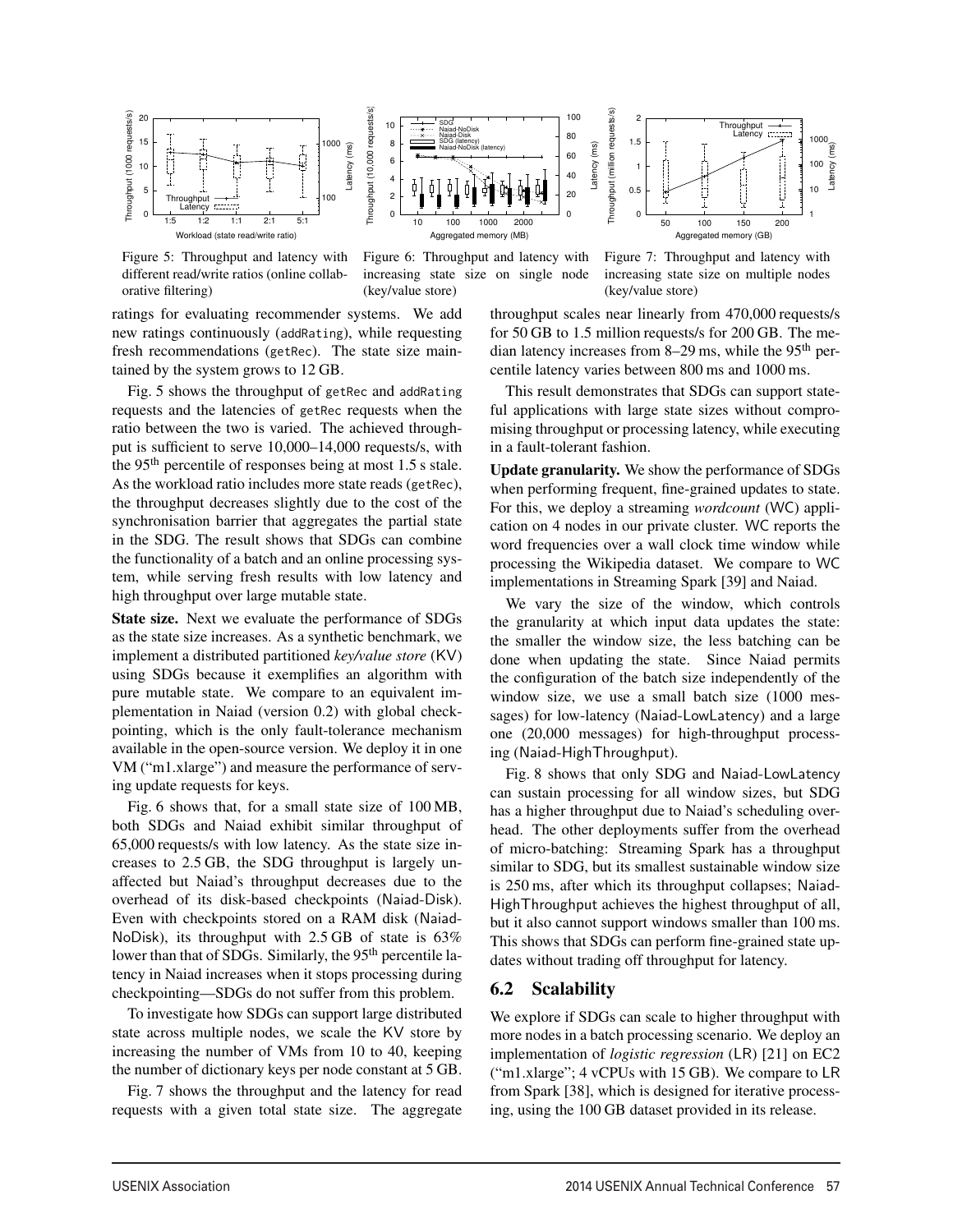

Figure 8: Latency with different window sizes (streaming wordcount)

Figure 9: Scalability in terms of throughput (batch logistic regression)

10

Figure 10: Runtime parallelism for handling stragglers (collaborative filtering)

Fig. 9 shows the throughput of our SDG implementation and Spark for 25–100 nodes. Both systems exhibit linear scalability. The throughput of SDGs is higher than Spark, which is likely due to the pipelining in SDGs, which avoids the re-instantiation of tasks after each iteration. With higher throughput, iterations are shorter, which leads to a faster convergence time. We conclude that the management of partial state in the LR application does not limit scalability compared to existing stateless dataflow systems.

## 6.3 Stragglers

We explore how SDGs handle straggling nodes by creating new TE and SE instances at runtime (see §3.3). For this, we deploy the CF application on our cluster and include a less powerful machine (2.4 GHz with 4 GB).

Fig. 10 shows how the throughput and the number of nodes changes over time as bottleneck TEs are identified by the system. At the start, a single instance of the getRecVec TE is deployed. It is identified as a bottleneck, and a second instance is added at  $t = 10$  s, which also causes a new instance of the partial state in the coOcc matrix to be created. This increases the throughput from 3600–6200 requests/s. The throughput spikes occur when the input queues of new TE instances fill up.

Since the new node is allocated on the less powerful machine, it becomes a straggler, limiting overall throughput. At  $t = 30$  s, adding a new TE instance without relieving the straggler does not increase the throughput. At  $t = 50$  s, the straggling node is detected by the system, and a new instance is created to share its work. This increases the throughput from 6200–11,000 requests/s.

This shows how straggling nodes are mitigated by allocating new TE instances on-demand, distributing new partial or partitioned SE instances as required. In more extreme cases, a straggling node could even be removed and the job resumed from a checkpoint with new nodes.

## 6.4 Failure recovery

We evaluate the performance and overhead of our failure recovery mechanism for SDGs. We (i) explore the recovery time under different recovery strategies; (ii) assess the advantages of our asynchronous checkpointing mechanism; and (iii) investigate the overhead with different checkpointing frequencies and state sizes. We deploy spare nodes to store backups and replace failed nodes. Recovery time. We fail the node under different recov-

the KV store on one node of our cluster, together with

ery strategies: an *m*-to-*n* recovery strategy uses *m* backup nodes to restore to *n* recovered nodes (see §5). For each, we measure the time to restore the lost SE, re-process unprocessed data and resume processing.

Fig. 11 shows the recovery times for different SE sizes under different strategies: (i) the simplest strategy, 1-to-1, has the longest recovery time, especially with large state sizes, because the state is restored from a single node; (ii) the 2-to-1 strategy streams checkpoint chunks from two nodes in parallel, which improves disk I/O throughput but also increases the load on the recovering node when it reconstitutes the state; (iii) in the 1-to-2 strategy, checkpoint chunks are streamed to two recovering nodes, thus halving the load of state reconstruction; and (iv) the 2-to-2 strategy recovers fastest because it combines the above two strategies—it parallelises both the disk reads and the state reconstruction.

As the state becomes large, state reconstruction dominates over disk I/O overhead: with 4 GB, streaming from two disks does not improve recovery time. Adopting a strategy that recovers a failed node with multiple nodes, however, has significant benefit, compared to cases with smaller state sizes.

Synchronous vs. asynchronous checkpointing. We investigate the benefit of our asynchronous checkpointing mechanism in comparison with synchronous checkpointing that stops processing, as used by Naiad [26] and SEEP [10].

Fig. 12 compares the throughput and 99<sup>th</sup> percentile latency with increasing state sizes. As the checkpoint size grows from 1–4 GB, the average throughput under synchronous checkpointing reduces by 33%, and the latency increases from 2–8 s because the system stops processing while checkpointing. With asynchronous checkpointing, there is only a small  $(-5%)$  impact on throughput. Latency is an order of magnitude lower and only moderately affected (from 200–500 ms). This result shows that a synchronous checkpointing approach cannot achieve low-latency processing with large state sizes. Overhead of asynchronous checkpointing. Next we evaluate the overhead of our checkpointing mechanism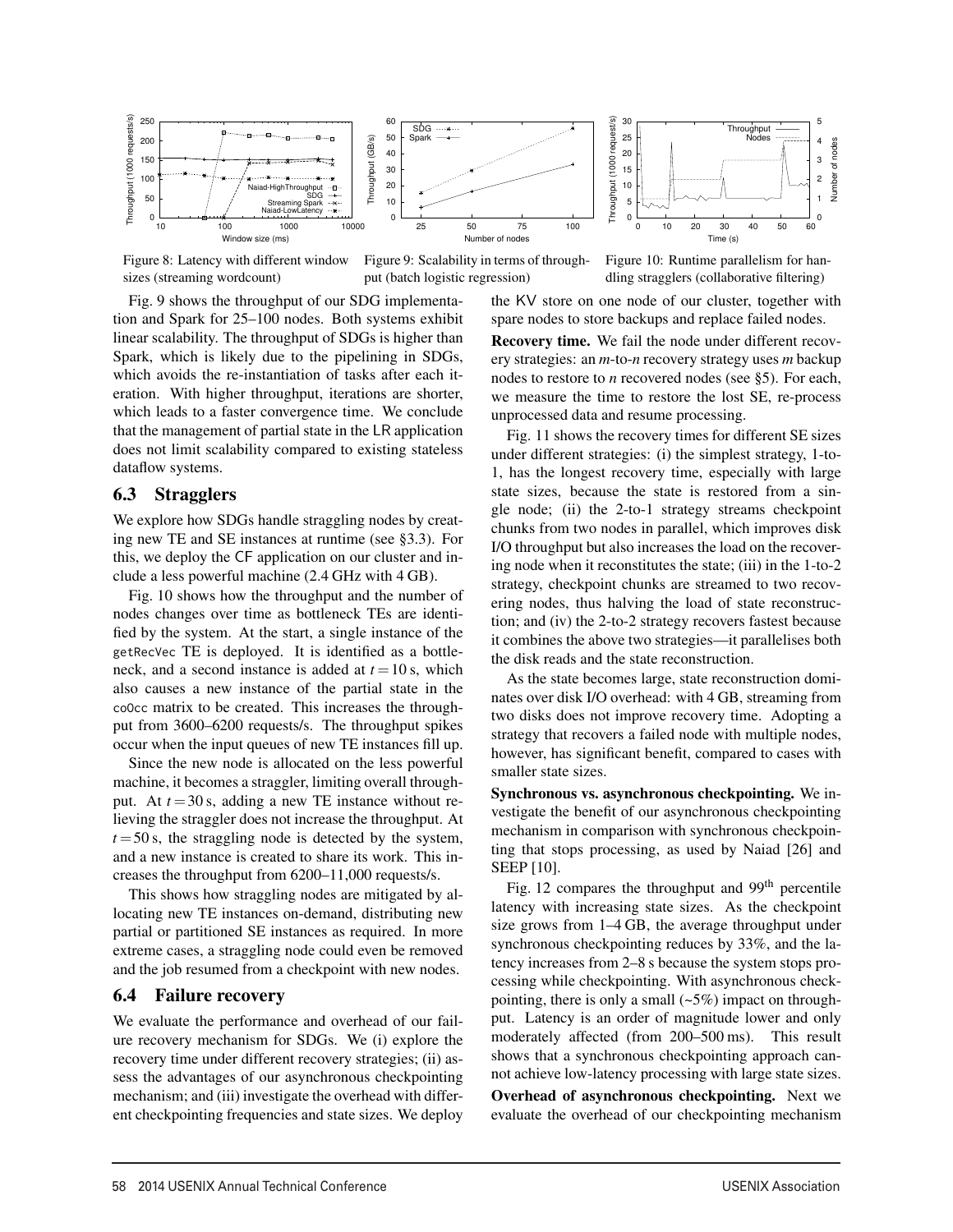

Figure 11: Recovery times with different Figure 12: Comparison of sync. and *m*-to-*n* recovery strategies async. checkpointing

as a function of checkpointing frequency and state size.

Fig. 13 (top) shows the processing latency when varying the checkpointing frequency. The rightmost data point (No FT) represents the case where the checkpointing mechanism is disabled. The bottom figure reports the impact of the size of the checkpoint on latency.

Checkpointing has a limited impact on latency: without fault tolerance, the  $95<sup>th</sup>$  percentile latency is 68 ms, and it increases to 500 ms when checkpointing 1 GB every 10 s. This is due to the overhead of merging dirty state and saving checkpoints to disk. Increasing the checkpointing frequency or size gradually also increases latency: the  $95<sup>th</sup>$  percentile latency with 4 GB is 850 ms, while checkpointing 2 GB every 4 s results in 1 s.

Beyond that, the checkpointing overhead starts to impact higher percentiles more significantly. Checkpointing frequency and size behave almost proportionally: as the state size increases, the frequency can be reduced to maintain a low processing latency.

Overall this experiment demonstrates the strength of our checkpointing mechanism, which only locks state while merging dirty state. The locking overhead thus reduces proportionally to the state update rate.

#### 7 Related Work

Programming model. Data-parallel frameworks typically support a functional/declarative model: MapReduce [8] only has two higher-order functions; more recent frameworks [15, 38, 13] permit user-defined functional operators; and Naiad [26] supports different functional and declarative programming models on top of its timely dataflow model. CBP [19], Storm and SEEP [10] expose a low-level dataflow programming model: algorithms are defined as a dataflow pipeline, which is harder to program and debug. While functional and dataflow models ease distribution and fault tolerance, SDGs target an imperative programming model, which remains widely used by data scientists [17].

Efforts exist to bring imperative programming to dataparallel processing. CIEL [25] uses imperative constructs such as task spawning and futures, but this exposes the low-level execution of the dynamic dataflow graph to developers. Piccolo [30] and Oolong [24] offer imperative compute kernels with distributed state, which

quency and size on latency requires algorithms to be structured accordingly.

Latency (ms)

Latency (ms)

Latency

2 4 6 8 10 No FT Checkpoint frequency (s)

No FT 1 2 3 4 5 State size (GB)

Ŧ  $\overline{4}$ 

Figure 13: Impact of checkpoint fre-

In contrast, SDGs simplify the translation of imperative programs to dataflows using basic program analysis techniques, which infer state accesses and the dataflow. By separating different types of state access, it becomes possible to choose automatically an effective implementation for distributed state.

GraphLab [20] and Pregel [22] are frameworks for graph computations based on a shared-memory abstraction. They expose a vertex-centric programming model whereas SDGs target generic stateful computation.

Program parallelisation. Matlab has language constructs for parallel processing of large datasets on clusters. However, it only supports the parallelisation of sequential blocks or iterations and not of general dataflows.

Declarative models such as Pig [28], DyradLINQ [37], SCOPE [6] and Stratosphere [9] are naturally amenable to automatic parallelisation—functions are stateless, which allows data-parallel versions to execute on multiple nodes. Instead, we focus on an imperative model.

Other approaches offer new programming abstractions for parallel computation over distributed state. FlumeJava [7] provides distributed immutable collections. While immutability simplifies parallel execution, it limits the expression of imperative algorithms. In Piccolo [30], global mutable state is accessed remotely by parallel distributed functions. In contrast, tasks in SDGs only access local state with low latency, and state is always colocated with computation. Presto [35] has distributed partitioned arrays for the R language. Partitions can be collected but not updated by multiple tasks, whereas SDGs permit arbitrary dataflows.

Extracting parallel dataflows from imperative programs is a hard problem [16]. We follow an approach similar to that of Beck et al. [3], in which a dataflow graph is generated compositionally from the execution graph. While early work focused on hardware-based dataflow models [27], more recent efforts target threadbased execution [18]. Our problem is simpler because we do not extract task parallelism but only focus on data and pipeline parallelism in relation to distributed state access.

Similar to pragma-based techniques [34], we use annotations to transform access to distributed state into access to local instances. Blazes [2] uses annotations to

 $\overline{1}$